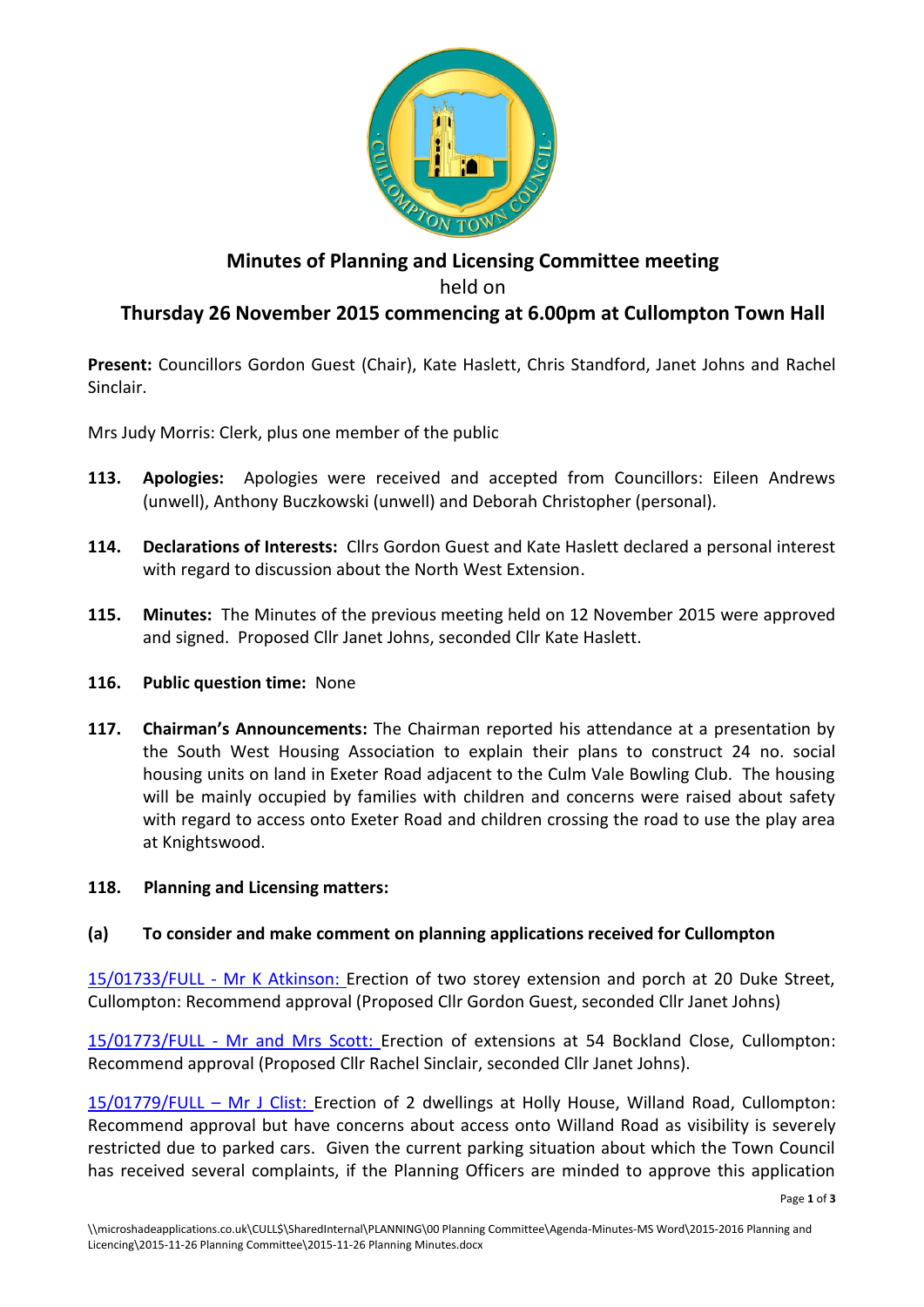then the Town Council recommends that measures are conditioned into the application to redress this problem. (Proposed Cllr Gordon Guest, seconded Cllr Janet Johns).

15/01795/ADVERT – [Bramblehaies Surgery \(Mrs T Worley\):](http://docs.middevon.gov.uk/pap/index.asp?caseref=15/01795/FULL) Advertisement consent to display 1 non-illuminated sign at Ambulance Station, College Road, Cullompton: Recommend approval (Proposed Cllr Rachel Sinclair, seconded Cllr Kate Haslett).

15/01801/FULL – [Mid Devon District Council \(Mr P Hyde\):](http://docs.middevon.gov.uk/pap/index.asp?caseref=15/01801/FULL) Conversion of 2 flats to form 1 dwelling at 114 and 115 St Andrew's Estate, Cullompton: Recommend approval.

[15/01802/FULL](http://docs.middevon.gov.uk/pap/index.asp?caseref=15/01802/FULL) – Mr J Crispin: Erection of an extension at Northgate, Tiverton Road, Cullompton: Recommend approval (Proposed Cllr Gordon Guest, seconded Cllr Kate Haslett).

[15/01819/FULL -](http://docs.middevon.gov.uk/pap/index.asp?caseref=15/01819/FULL) Mr D Southgate: Erection of replacement porch at Eagle House, Colebrooke Lane, Cullompton: Recommend approval (Proposed Cllr Gordon Guest, seconded Cllr Kate Haslett).

# (b) **To receive details of planning decisions and other related planning matters as considered appropriate by the Chairman:** None

- (c) **To consider applications from neighbouring parishes:** None
- **119. NW Extension Road Options: To consider the road options with regard to the development of the NW Extension.** The Committee considered a letter from MDDC which explains the mechanism for achieving the delivery of the road linking Tiverton Road with Willand Road. In order for MDDC to understand the position of the Town Council they have asked for clarification of the following;

# **(a) Is there support for the accelerated delivery of the proposed road linking Tiverton Road and Willand Road?**

**RECOMMENDATION:** That the Council supports the accelerated delivery of the proposed road linking Tiverton Road with Willand Road (Proposed Cllr Gordon Guest, seconded Cllr Rachel Sinclair).

**NOTE:** Recorded vote requested: Cllrs: Gordon Guest, Rachel Sinclair, Kate Haslett and Janet Johns voted for and Cllr Chris Standford voted against.

# **(b) Is the mechanism to achieve this supported including the need to allow for the sale of land equating to 500 dwellings?**

**RECOMMENDATION:** That the Council supports the sale of land equating to 500 dwellings with the proviso that the emphasis is "on the sale of land equating to 500 dwellings" NOT "the occupation of 500 dwellings" i.e. sell the land for 500 dwellings but only permit 300 dwellings to be occupied before the road is completed. (Proposed Cllr Gordon Guest, seconded Cllr Janet Johns).

**NOTE:** Recorded vote requested: Cllrs: Gordon Guest, Rachel Sinclair, Kate Haslett and Janet Johns voted for and Cllr Chris Standford abstained.

**(c) In order to build out housing towards the southern part of the site, a temporary access from St Georges View is required. Is this supported as a means of achieving earlier delivery of the through road?**